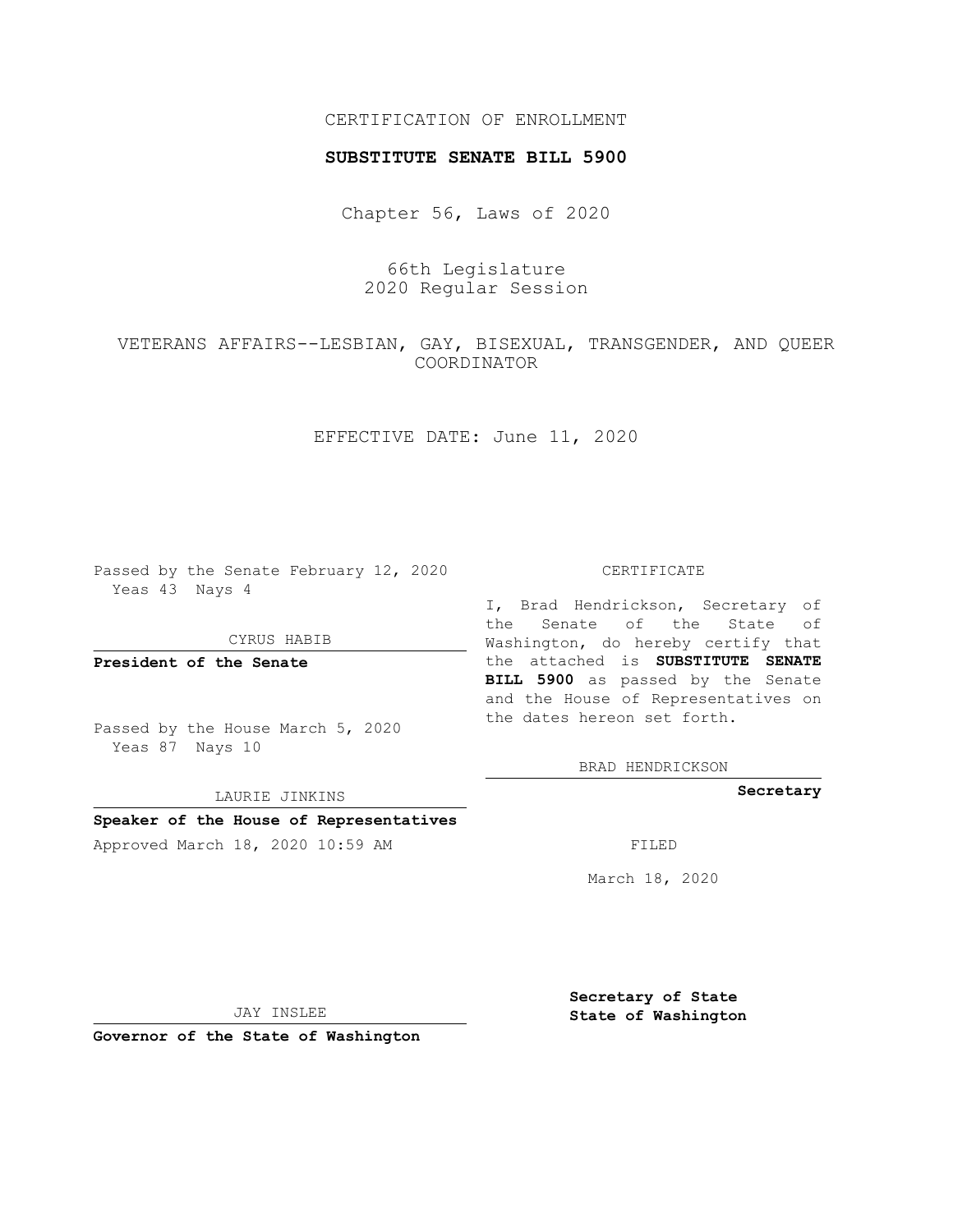## **SUBSTITUTE SENATE BILL 5900**

Passed Legislature - 2020 Regular Session

**State of Washington 66th Legislature 2020 Regular Session**

**By** Senate Ways & Means (originally sponsored by Senators Randall, Wilson, C., Takko, Saldaña, Van De Wege, Salomon, Liias, Das, Pedersen, and Nguyen)

READ FIRST TIME 02/06/20.

 AN ACT Relating to promoting access to earned benefits and services for lesbian, gay, bisexual, transgender, and queer veterans; adding a new section to chapter 43.60A RCW; and creating a new section.4

BE IT ENACTED BY THE LEGISLATURE OF THE STATE OF WASHINGTON:

 NEW SECTION. **Sec. 1.** The legislature declares that veterans must be able to access and receive the benefits and services they have earned in service to our country without regard to sexual orientation or gender identity. The legislature further declares that connecting lesbian, gay, bisexual, transgender, and queer veterans to their earned and related benefits and services, and to programs, resources, and information about such benefits and services, promotes the economic security and financial stability of veterans, and their spouses and dependents.

 NEW SECTION. **Sec. 2.** A new section is added to chapter 43.60A 16 RCW to read as follows:

 (1) The position of lesbian, gay, bisexual, transgender, and queer coordinator is created within the department.

 (2) The duties of the lesbian, gay, bisexual, transgender, and queer coordinator include, but are not limited to: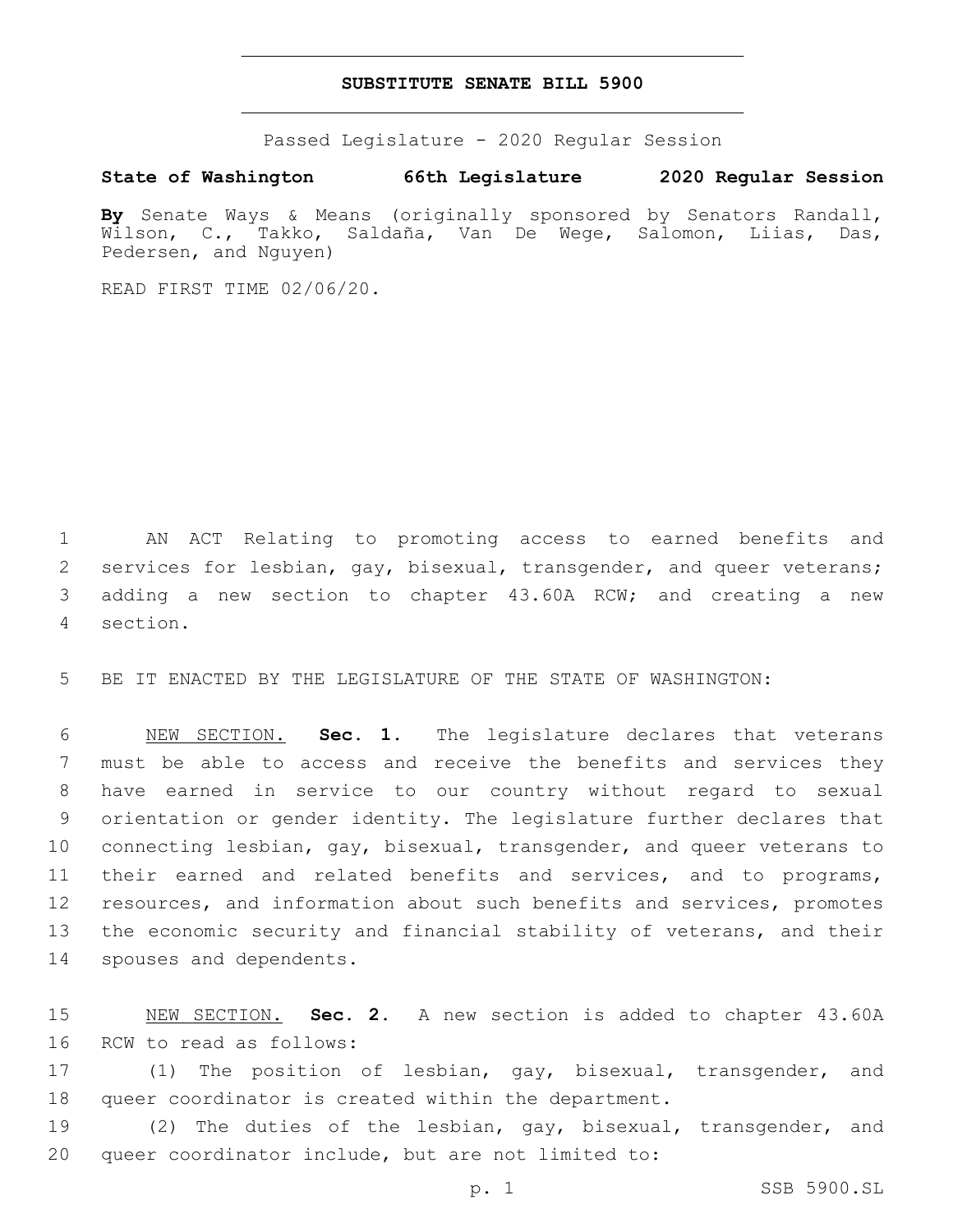(a) Conducting outreach to, and providing assistance designed for the unique needs of, veterans who are lesbian, gay, bisexual, transgender, and queer, and to the spouses and dependents of such veterans;4

 (b) Providing assistance to veterans who are lesbian, gay, bisexual, transgender, and queer in applying for an upgrade to the character of a discharge from service or a change in the narrative 8 reason for a discharge from service;

9 (c) Providing assistance in applying for and obtaining veterans' 10 benefits and benefits available through other programs that provide 11 services and resources to veterans who are lesbian, gay, bisexual, 12 transgender, and queer, and to the spouses and dependents of such 13 veterans;

14 (d) Providing assistance to veterans who are lesbian, gay, 15 bisexual, transgender, and queer in applying for, and in appealing 16 any denial of, federal and state veterans' benefits and aid that such 17 veterans, and the spouses and dependents of such veterans, may be 18 entitled to; and

 (e) Developing and distributing informational materials to veterans who are lesbian, gay, bisexual, transgender, and queer, and 21 to the spouses and dependents of such veterans, regarding veterans' benefits and other benefit programs that provide services and resources to veterans who are lesbian, gay, bisexual, transgender, and queer, and to the spouses and dependents of such veterans.

 (3) No later than December 15, 2021, the department must prepare and submit a report to the governor, the joint committee on veterans' and military affairs, and the appropriate standing committees of the legislature regarding the implementation and status of the position of lesbian, gay, bisexual, transgender, and queer coordinator created under subsection (1) of this section. The report must include, at a 31 minimum, information regarding the following:

- 
- 32 (a) The number of veterans served;
- 33 (b) The type of assistance provided;

34 (c) Recommendations for the improvement and expansion of the 35 services provided by the coordinator; and

36 (d) Recommendations for legislative changes.

Passed by the Senate February 12, 2020. Passed by the House March 5, 2020. Approved by the Governor March 18, 2020.